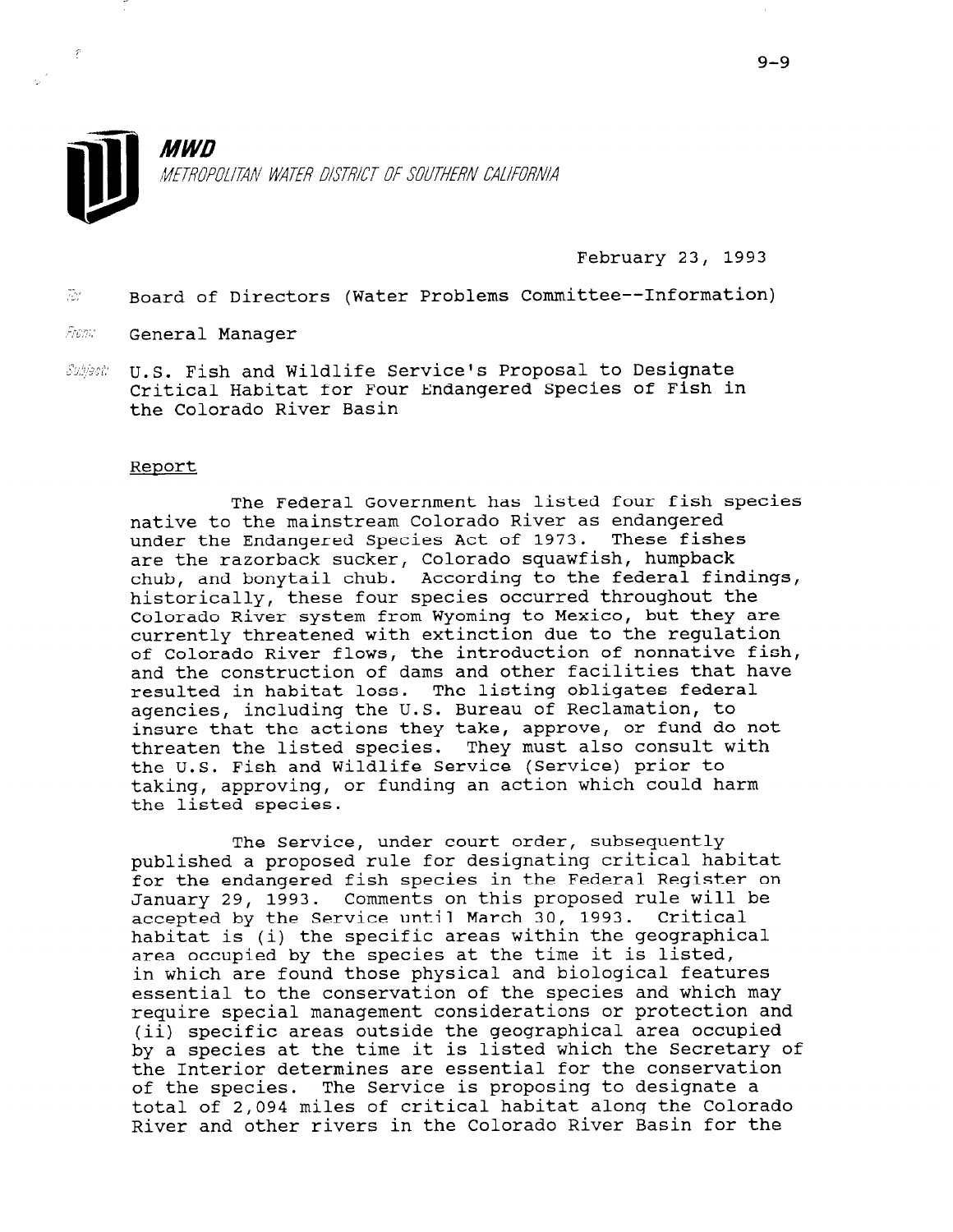four Colorado River endangered fishes, including portions of Colorado, Utah, New Mexico, Arizona, Nevada, and California. In some cases, the critical habitat areas overlap (see attached map).

Conservation of the species will require the identification and management of water resources and habitat areas that are considered important, such as spawning areas and nursery grounds. By designating critical habitat, populations of these species could be reestablished in areas within their former range, thus encouraging maintenance of the current genetic pool.

The designation of critical habitat consists of three steps. The first is to make a biologically-based determination of potential critical habitat areas. The second step is to determine the impacts of the designation. The third step will be to decide which proposed areas, if any, should be excluded from critical habitat designation based upon economic or other relevant impacts and to determine the costs and benefits associated with the final designation. The Service is in the process of preparing additional documentation to accompany the proposed rule. This includes the biological support document, economic analysis, and a complete evaluation of the effects of the critical habitat designation.

Since the review and evaluation phase of this process is not complete, it is not known at this time what effect the proposed rule for critical habitat may have on the operation of the Colorado River system reservoirs, power plants, and diversion facilities. Staff will closely monitor the Service's process, coordinate with the Colorado River Board of California, and submit comments as appropriate.

## Board Committee Assiqnment

This letter is referred for information to the Water Problems Committee because of its authority to study and advise on the sources of importing water required by Metropolitan pursuant to Administrative Code Section 2481(a).

Recommendation

For information only.

May

HMR:gn

Attachment